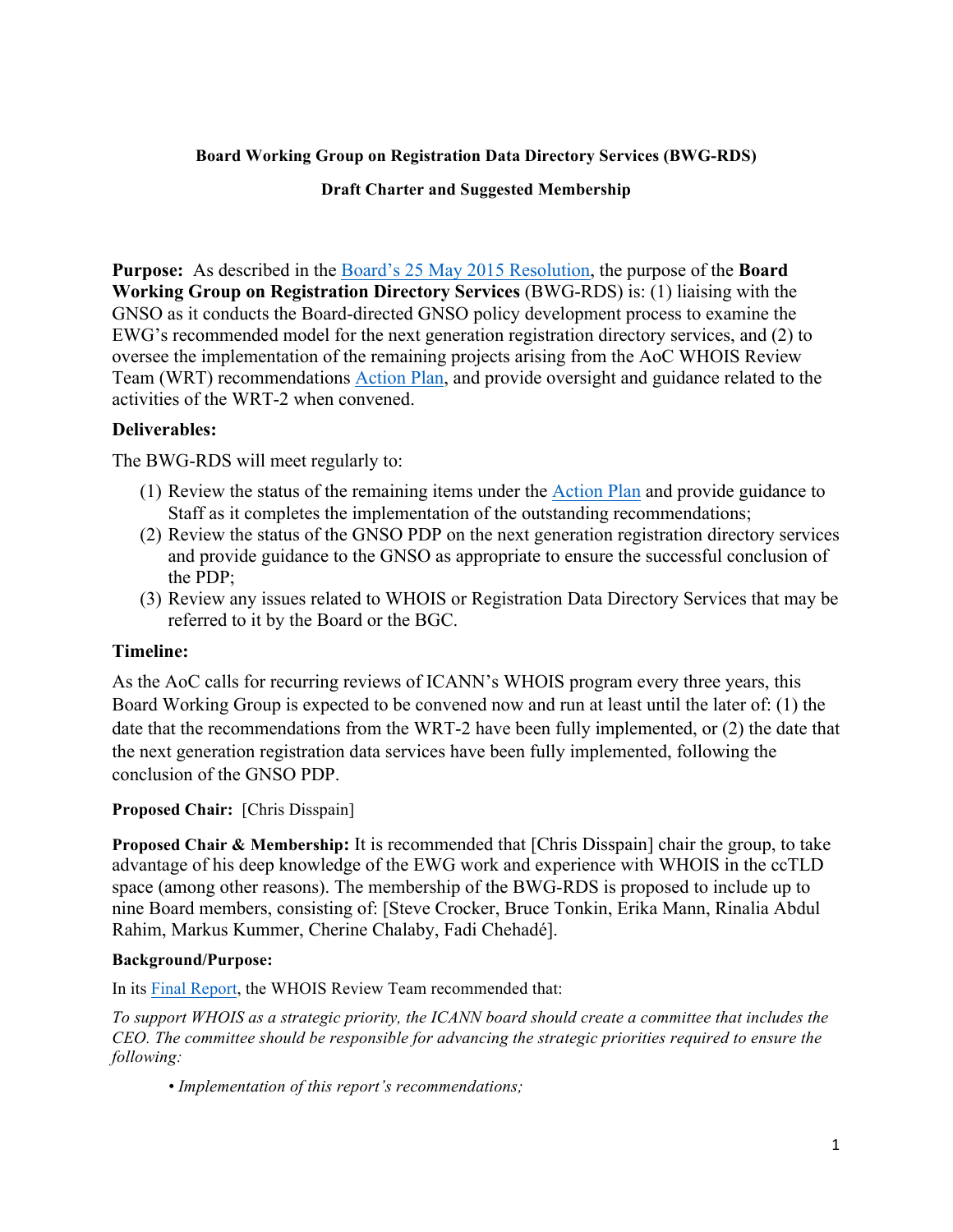*• Fulfillment of data accuracy objectives over time;*

*• Follow up on relevant reports (e.g. NORC data accuracy study);*

*• Reporting on progress on all aspects of WHOIS (policy development, compliance, and advances in the protocol / liaison with SSAC and IETF);*

*• Monitoring effectiveness of senior staff performance and the extent to which the ICANN Compliance function is effective in delivering WHOIS outcomes, and taking appropriate action to remedy any gaps (see Recommendation 4 for more discussion of compliance).*

Following submission of the WHOIS Policy Review Team's Final Report, the ICANN Board passed a resolution on 8 November, 2012, that introduced a "parallel path" approach to respond to the WHOIS Review Team. One path focused on implementing the recommendations to improve today's WHOIS, based upon the current policy framework, as detailed in the Action Plan adopted by the Board.

The second path called for the creation of an Expert Working Group, to help resolve the nearly decadelong deadlock within the ICANN community on how to replace the current WHOIS system. The EWG was tasked with re-examining and defining the purpose of collecting and maintaining gTLD registration data. It also considered how to safeguard the data, and proposed a next-generation solution to better serve the needs of the global Internet community. The EWG work has concluded with the publication of its Final Report that is expected to serve as the foundation for a new GNSO policy framework.

Upon publication of the EWG's Final Report in June, 2014, an informal group of Generic Names Supporting Organization (GNSO) Councilors and ICANN Board members collaborated to propose a Process Framework for structuring a GNSO Policy Development Process (PDP) to successfully address this challenging issue.

On 26 May, 2015, the ICANN Board adopted that Process Framework and reaffirmed its 2012 request for a Board-initiated PDP to define the purpose of collecting, maintaining and providing access to gTLD registration data, and to consider safeguards for protecting data, using the recommendations in the EWG's Final Report as an input to, and, if appropriate, as the foundation for a new gTLD policy. This resolution also called for the creation of a new Board working group as follows:

*Resolved (2015.04.26.12), the Board commits to forming a group of Board members that will (i) liaise with the GNSO on the policy development process to examine the EWG's recommended model and propose policies to support the creation of the next generation registration directory services, and (ii) oversee the implementation of the remaining projects arising from the Action Plan [PDF, 119 KB] adopted by the Board in response to the WHOIS Review Team's recommendations. The Board directs the Board Governance Committee to begin the process for identifying a recommendation of a slate of Board members to do this work.*

Planning is currently underway for the convening of the second WHOIS Review Team (WRT-2) under the Affirmation of Commitments, which is to be scheduled in late 2015. The WHOIS RT-2 will evaluate the implementation status of the recommendations under the Action Plan.

## **Terms of Reference:**

**Registration Data Directory Services -**Refers to the services offered by registries and registrars to provide access to (potentially a subset of) the domain name registration data.

**WHOIS-** An Internet protocol that is used to query databases to obtain information about the registration of a domain name (or IP address). ICANN's gTLD agreements require registries and registrars to offer an interactive web page and a port 43 WHOIS service providing free public access to data on registered names.